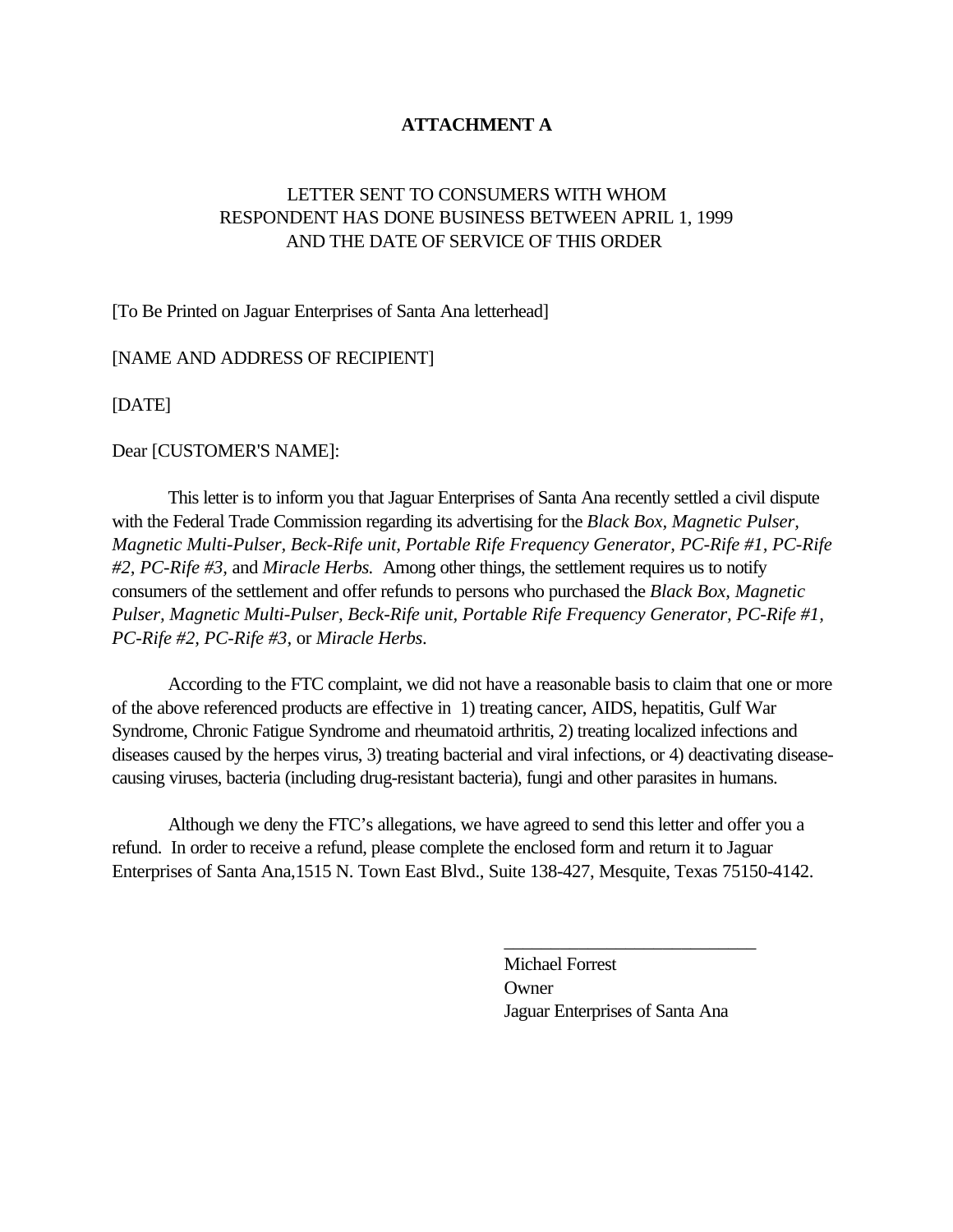### **REFUND REQUEST**

The undersigned hereby requests a refund for the purchase of the *Black Box, Magnetic Pulser*, *Magnetic Multi-Pulser, Beck-Rife unit, Portable Rife Frequency Generator, PC-Rife #1, PC-Rife #2, PC-Rife #3,* and/or *Miracle Herbs.*

| Address: |  |  |  |
|----------|--|--|--|
|          |  |  |  |
|          |  |  |  |
|          |  |  |  |
|          |  |  |  |
|          |  |  |  |

Purchase Price, including shipping, handling and taxes: \_\_\_\_\_\_\_\_\_\_\_\_\_\_\_\_\_\_\_\_\_\_\_\_

**It is not necessary to include proof of purchase, such as credit card statements, canceled checks, or receipts, but doing so may expedite your refund request in the event of a dispute concerning the amount of your refund.** 

Date:

Signature of Purchaser: \_\_\_\_\_\_\_\_\_\_\_\_\_\_\_\_\_\_\_\_\_\_\_\_\_\_\_\_\_\_\_\_\_\_\_\_\_\_\_\_